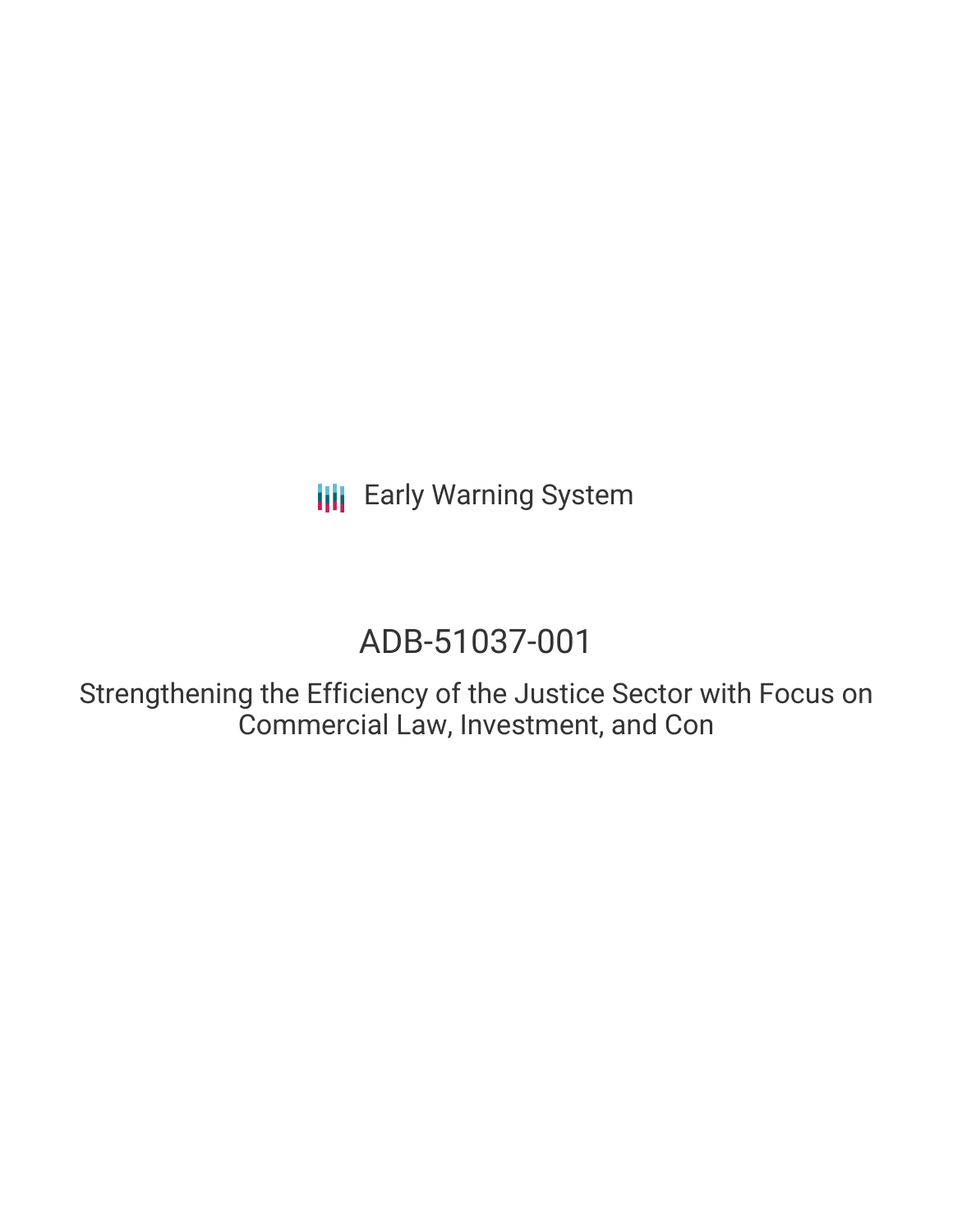

#### **Quick Facts**

| <b>Countries</b>               | Sri Lanka                                 |
|--------------------------------|-------------------------------------------|
| <b>Financial Institutions</b>  | Asian Development Bank (ADB)              |
| <b>Status</b>                  | Active                                    |
| <b>Bank Risk Rating</b>        | U                                         |
| <b>Voting Date</b>             | 2017-07-03                                |
| <b>Borrower</b>                | Asian Development Bank                    |
| <b>Sectors</b>                 | Law and Government, Technical Cooperation |
| <b>Investment Type(s)</b>      | Grant                                     |
| <b>Investment Amount (USD)</b> | $$0.75$ million                           |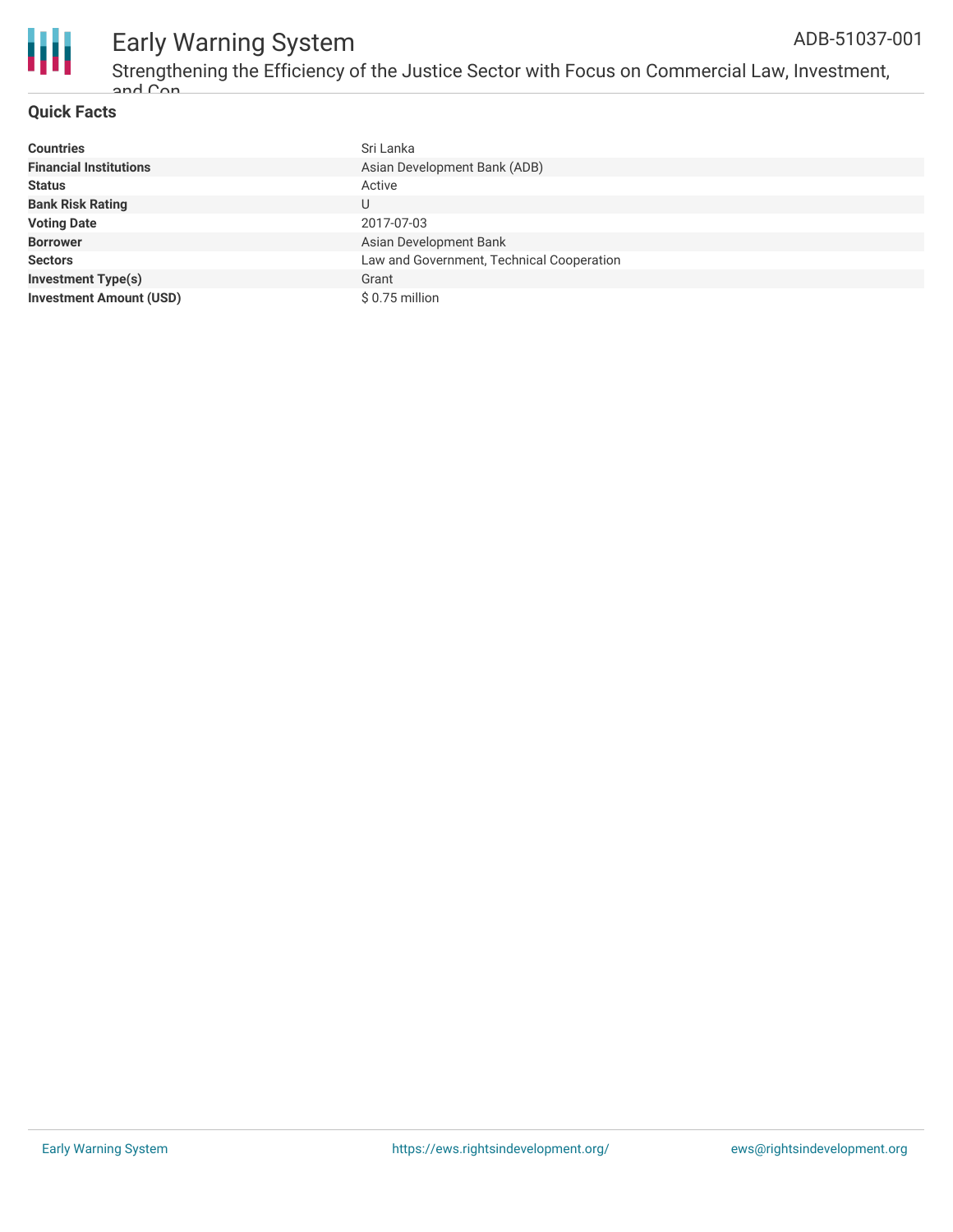



### Early Warning System Strengthening the Efficiency of the Justice Sector with Focus on Commercial Law, Investment, and Con

#### **Project Description**

This project funds technical assistance for preparing and implementing the strategic action plan, including making knowledge from the project known to the public.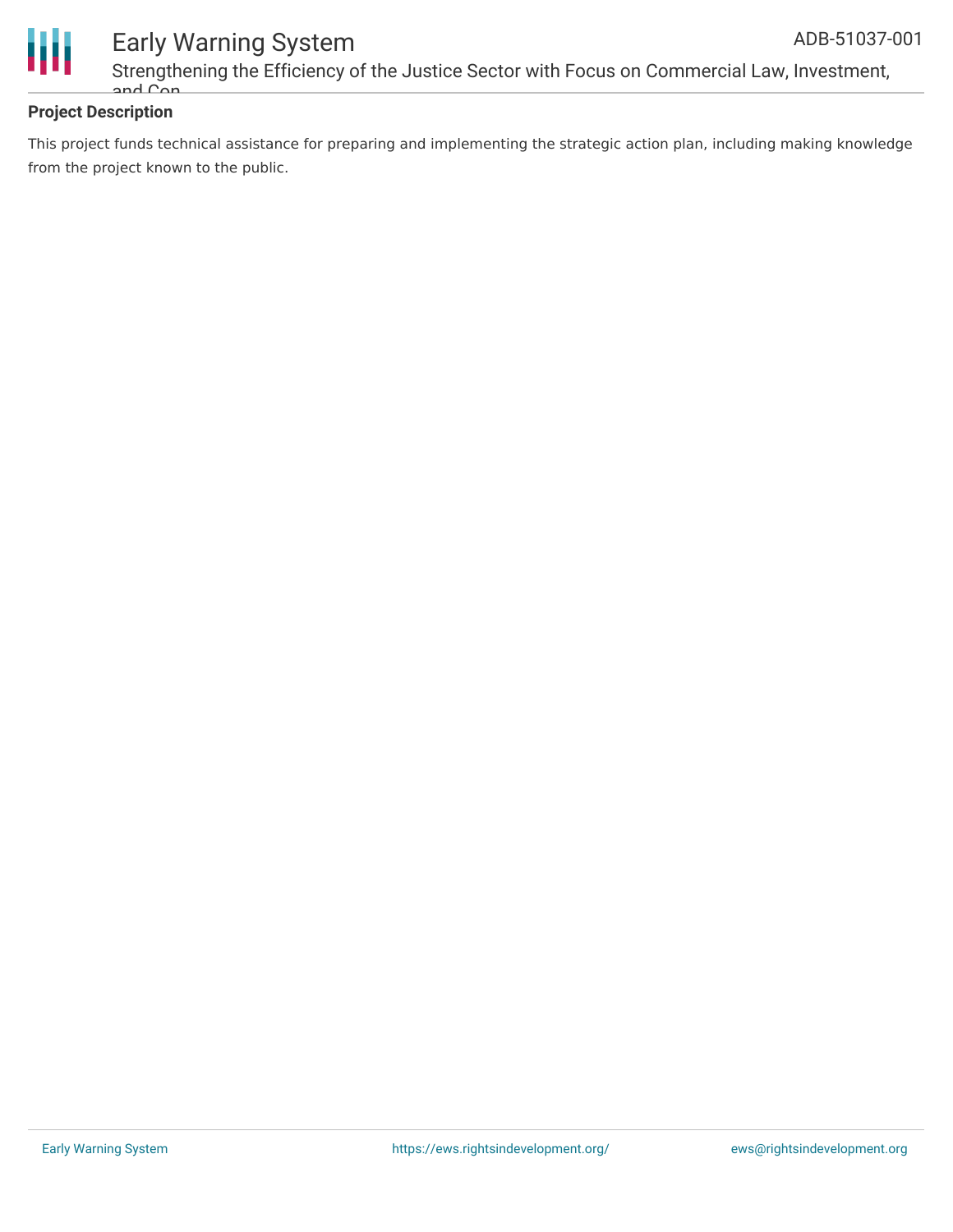

Strengthening the Efficiency of the Justice Sector with Focus on Commercial Law, Investment, and Con

#### **Investment Description**

Asian Development Bank (ADB)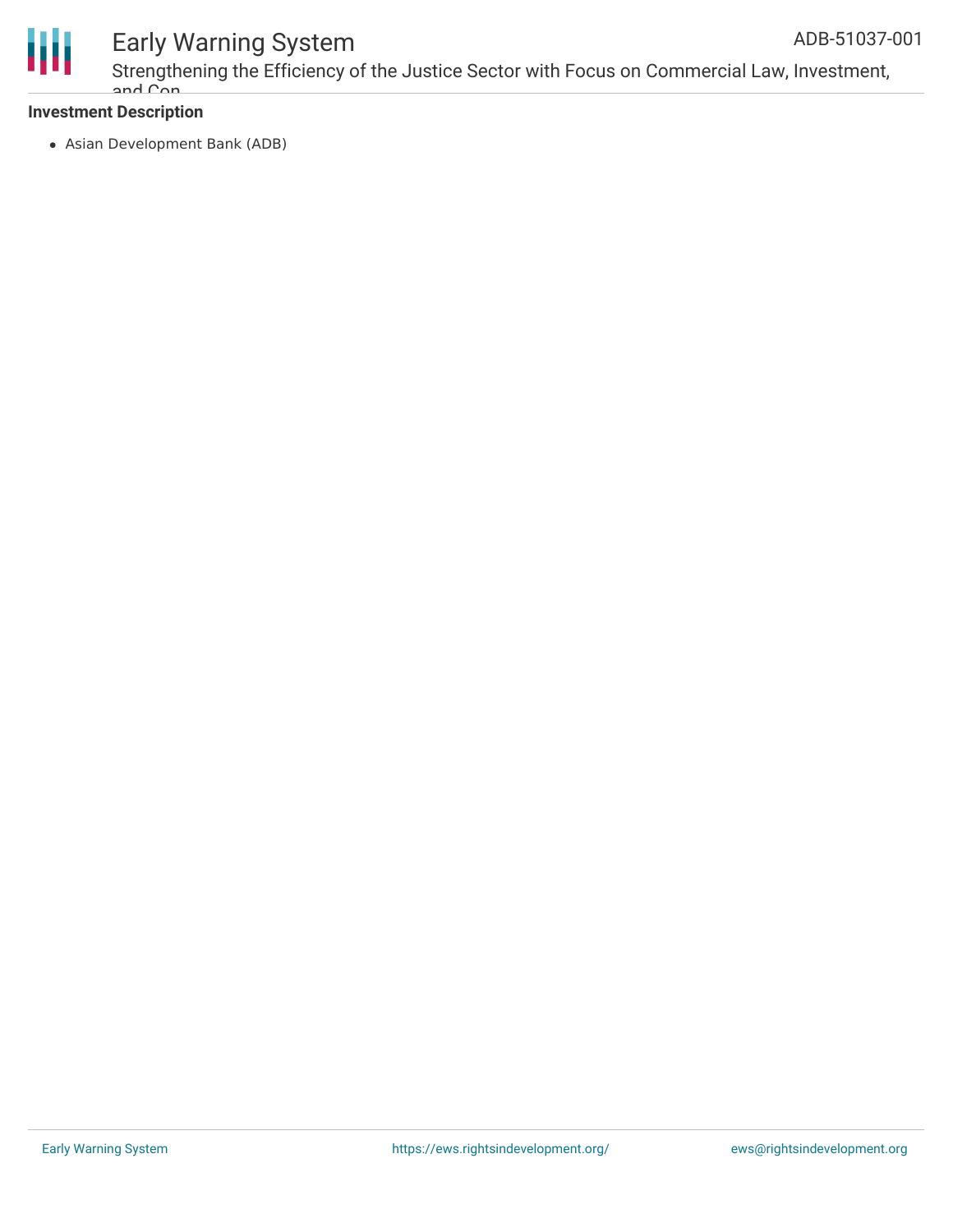

Strengthening the Efficiency of the Justice Sector with Focus on Commercial Law, Investment, and Con

#### **Contact Information**

Asian Development Bank 6 ADB Avenue, Mandaluyong City 1550, Philippines

#### ACCOUNTABILITY MECHANISM OF ADB

The Accountability Mechanism is an independent complaint mechanism and fact-finding body for people who believe they are likely to be, or have been, adversely affected by an Asian Development Bank-financed project. If you submit a complaint to the Accountability Mechanism, they may investigate to assess whether the Asian Development Bank is following its own policies and procedures for preventing harm to people or the environment. You can learn more about the Accountability Mechanism and how to file a complaint at: http://www.adb.org/site/accountability-mechanism/main